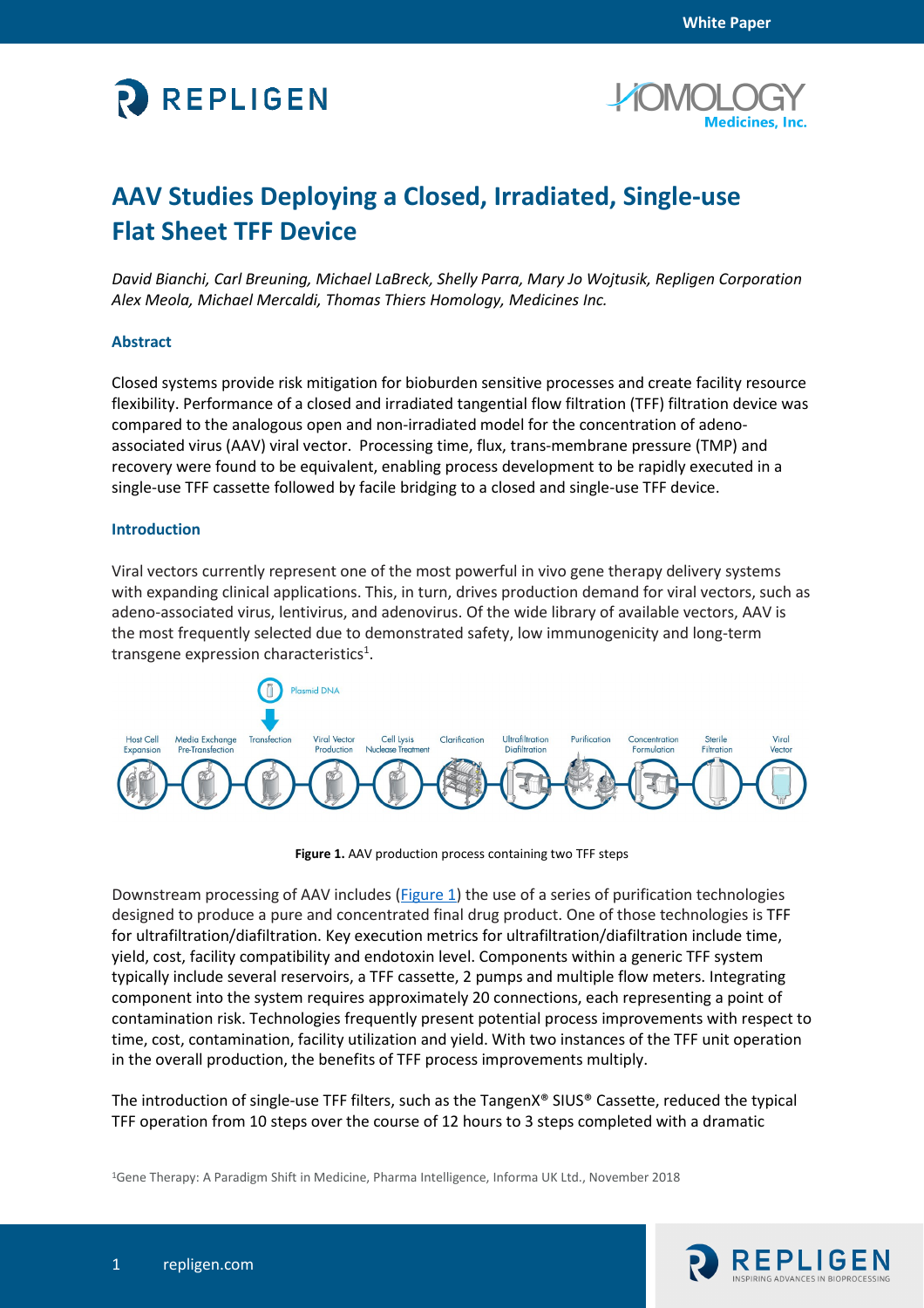savings in the unit operation time. Single-use TFF filters also can potentially reduce buffer consumption by 50%, saving both preparation time and reducing the cost of materials and waste disposal. The single-use SIUS® Cassette has now been engineered into a closed and irradiated system, the TangenX® SIUS® Gamma Device [\(Figure 2\),](#page-1-0) which includes filter, manifold, clamps, tubing and AseptiQuik<sup>®</sup> connectors ( $Table 1$ ). Set-up times and complexity are modestly reduced with the SIUS® Gamma Device, but most importantly, the nature of the closed system mitigates risk for the product, environment and operator in a fast-paced industry where safety and quality remain paramount.

<span id="page-1-1"></span>

**Figure 2.** TangenX® SIUS® Cassette and SIUS® Gamma Device

<span id="page-1-0"></span>

|  |  | Table 1. TangenX® SIUS® Gamma Device engineers single-use process efficiencies into a closed and irradiated format |  |
|--|--|--------------------------------------------------------------------------------------------------------------------|--|
|--|--|--------------------------------------------------------------------------------------------------------------------|--|

|                                         | TangenX <sup>®</sup> SIUS <sup>®</sup> Cassette | TangenX <sup>®</sup> SIUS <sup>®</sup> Gamma Device |
|-----------------------------------------|-------------------------------------------------|-----------------------------------------------------|
| Single-use cassette                     |                                                 |                                                     |
| Pre-sanitized (0.2N NaOH)               |                                                 |                                                     |
| L, E Screens                            | $\checkmark$                                    |                                                     |
| $0.1 - 2.5$ m <sup>2</sup> surface area |                                                 |                                                     |
| Manifold                                |                                                 |                                                     |
| Clamps                                  |                                                 |                                                     |
| Tubing stubs                            |                                                 |                                                     |
| Sterile connectors                      |                                                 |                                                     |
| Closed                                  |                                                 |                                                     |
| Gamma-irradiation                       |                                                 |                                                     |

Construction and logistics of closed systems can be made challenging by proprietary connectors and vendor restrictions. Termination of the tubing with genderless AseptiQuik® connectors at each of the three ports enables the operator a multitude of connectivity options that integrate existing, smaller and more modular flow paths or tubing assemblies.

This case study describes optimization and scale-up of the SIUS® Gamma Device for concentration and diafiltration of clarified AAV vector samples derived from human hematopoietic stem cells (AAV-HSCs). AAV-HSCs represent a proprietary platform of adeno-associated viral vectors with unique properties developed by Homology Medicines, Inc. Delivery of AAV-HSCs occurs precisely and efficiently *in vivo* through either gene therapy or patient DNA repair processes of homologous recombination, a natural and nuclease-free gene editing mechanism. Usage in the lab environment and demonstration of equivalence of the irradiated SIUS® Gamma Device with the non-irradiated - SIUS® Cassette for concentration and diafiltration steps with AAV-HSCs was the primary goal.

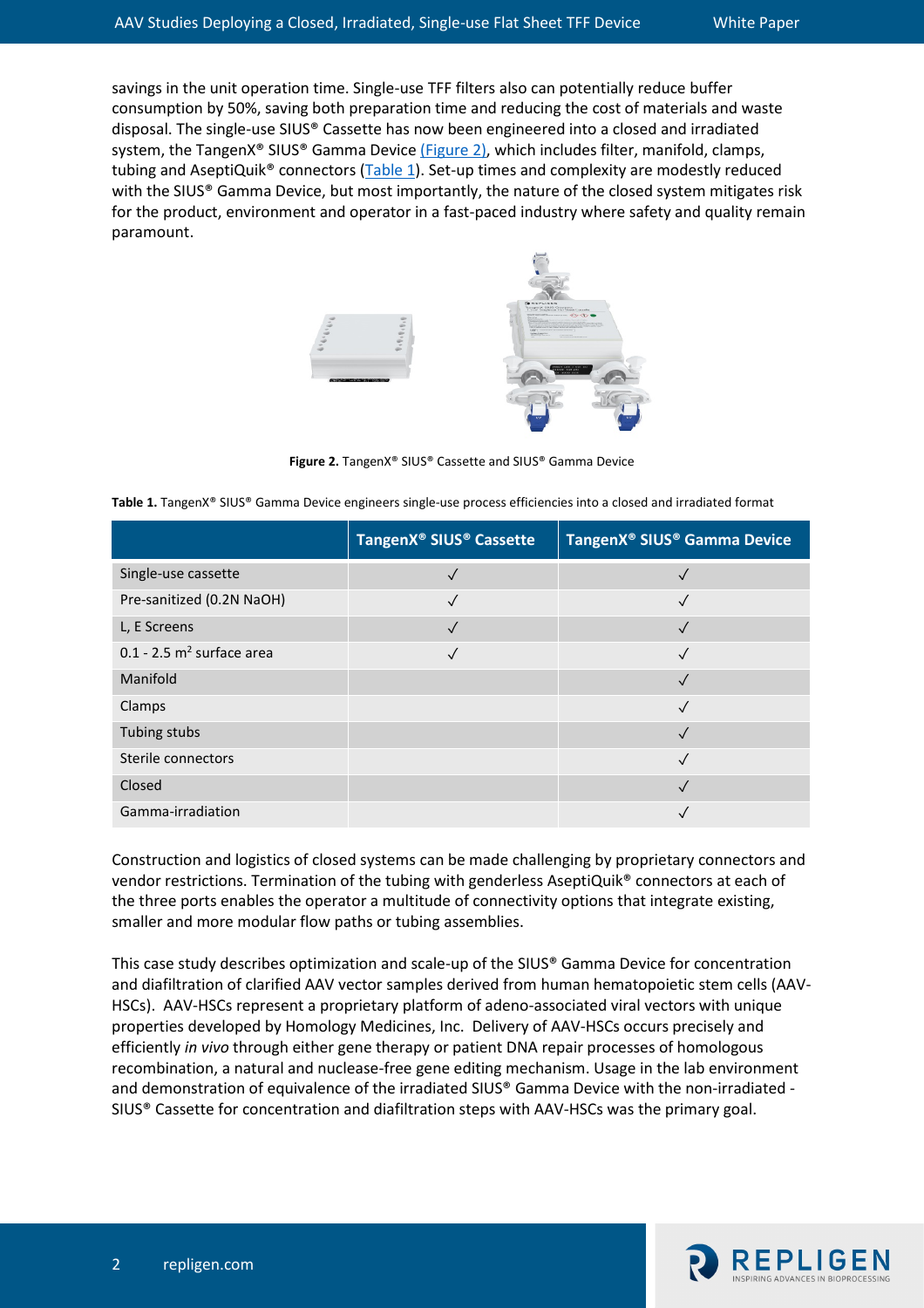#### **Materials and methods**

TangenX® SIUS® Cassette and SIUS® Gamma Device installations were performed according to manufacturer instructions. After installation of SIUS® Cassettes, system tubing, filter plate, insert and connections were sanitized with 0.2 N NaOH. SIUS® Cassettes arrive pre-sanitized and packaged with 0.2 N NaOH and therefore do not require pre-sanitization, but the assembled tubing, insert and flow path still required sanitization. The SIUS® Gamma Device was simply installed into a stainlesssteel holder, connected to a pre-sanitized flow path with the AseptiQuik® connectors and flushed with buffer.

While Repligen performs integrity tests on all individual cassettes prior to shipment, a recommended pre-use integrity test was performed for confirmation of cassette status immediately prior to use for all runs. The integrity test entails a simple, qualitative pressure-hold step using the peristaltic pump to pressurize the upstream side of the cassette to 7 - 8 psi. With the pump stopped and the feed/retentate tubing clamped shut, the pressure was monitored for 1 minute to confirm the ability of the system to maintain pressure.

#### **Process development membrane and configuration screening**

Prior to optimization and scale-up, screening experiments determined the most appropriate molecular weight cut-off (MWCO) HyStream membrane for clarified AAV-HSC concentration. A Repligen KrosFlo® KR2i TFF System was used to concentrate 1 L 20X - 0.05 L with a 0.01  $m^2$  sized cassette. Retain samples were collected from the product pool at 1, 5, 10, 15 and 20X concentration factors for further analysis.

Experiments with 0.01  $m^2$  300 kD L-screen (Part Number XP300LP1L) and open channel (Part Number XP300LP1J) were also performed but found to be less appropriate for the process.

#### **Optimization and scale-up**

Optimization studies were performed using the TangenX® LHV System, 100 mL of clarified AAV-HSC feed stream at a titer of approximately 109 vg/mL in combination and a 0.01 m<sup>2</sup>, 100 kD L-Screen HyStream SIUS® Cassette. Flux excursions were performed at crossflow fluxes of 3, 5 and 7 LPM/m<sup>2</sup>.

Conformational experiments with a 0.01 m<sup>2</sup>, 100 kD L-Screen Cassette (P/N XP100LP1L) were run at the optimized operating conditions, a constant transmembrane pressure (TMP) of 15 psi with no imposed permeate flux control and crossflow flux of  $7 \text{ LPM/m}^2$ .

10 X scale-up step and diafiltration were performed using a KrosFlo® KR2i TFF System, 10 L of clarified AAV-HSC product at a titer of approximately 109 vg/mL and a 0.1  $\text{m}^2$ , 100 kD L-Screen HyStream Cassette (P/N XP100L01L) 20 X concentration. The final 0.5 L was diafiltered with constant volume against 10 diavolumes.

#### **Scale-up scenarios**

Based on data from the 10 L process, operating parameters for 10X concentration at 50 L and 200 L scales were developed [\(Table 2\)](#page-3-0). A processing time of approximately 2 hours was set as a requirement and therefore time was entered as a constant during calculations. During the 10 L experiment, normal flow filterability of the feed material was evaluated at multiple points during and at the conclusion of diafiltration (data not shown). Diafiltration did not improve the 0.2  $\mu$ m filterability of the concentrated AAV-HSC product. Because diafiltration at the 10 L scale did not demonstrate process improvement, scaleup scenarios were limited to concentration only.

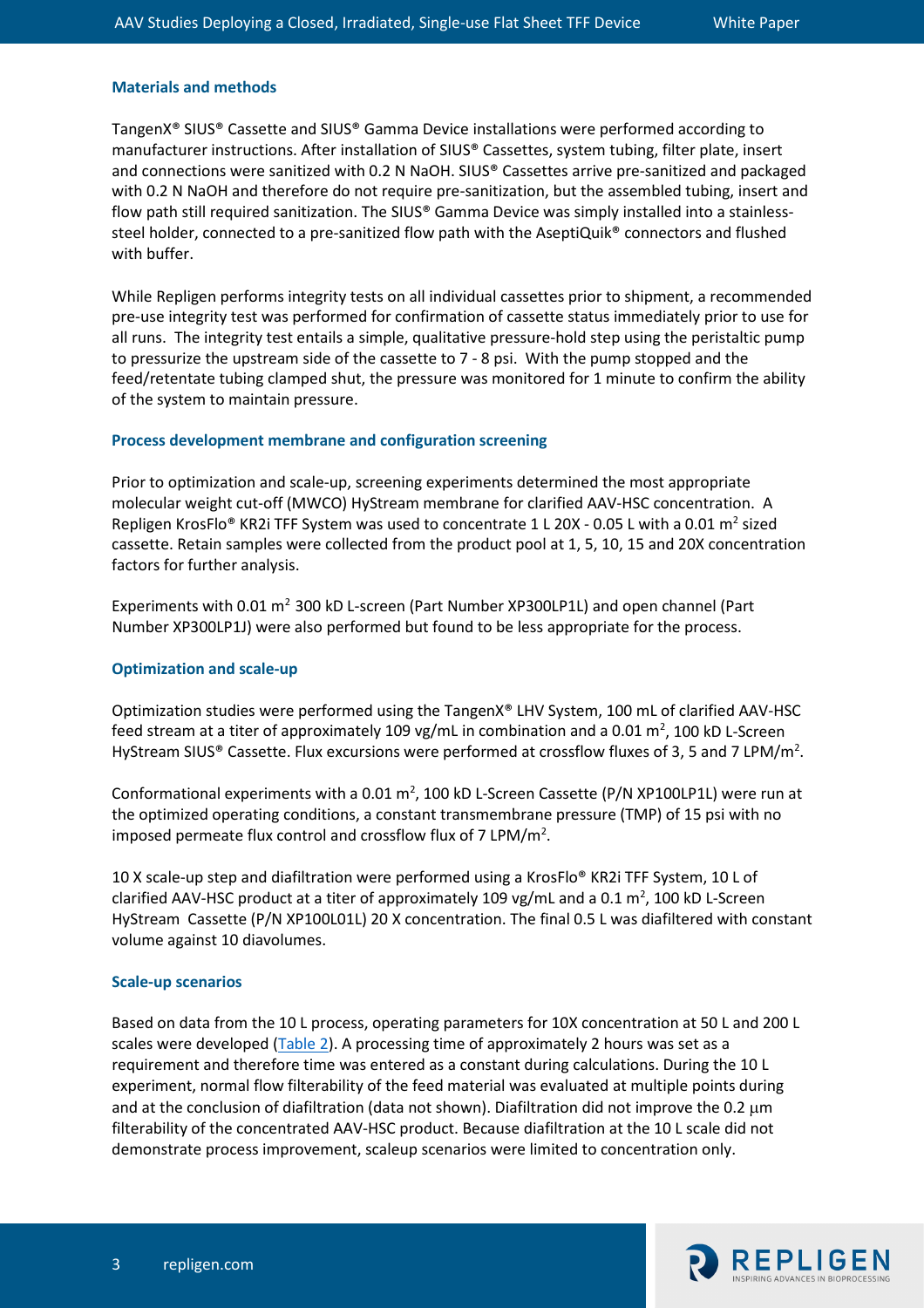<span id="page-3-0"></span>**Table 2.** Scale-up scenarios

|                                   | <b>Batch volumes (L)</b> |                |                |
|-----------------------------------|--------------------------|----------------|----------------|
|                                   | <b>10</b>                | 50             | 200            |
| Concentration factor              | 20                       | 10             | 10             |
| Diafiltration volumes             | 10                       | $\overline{0}$ | $\mathbf 0$    |
| Average flux (LMH)                | 50                       | 65             | 65             |
| Time required (hr)                | 2.5                      | $\overline{2}$ | $\overline{2}$ |
| Permeate volume concentration (L) | 9.5                      | 45             | 100            |
| Permeate volume diafiltration (L) | 5                        | $\mathbf 0$    | $\mathbf 0$    |
| Required area $(m2)$              | 0.1                      | 0.35           | 1.4            |
| Load $L/m^2$                      | 86.2                     | 144.4          | 144.4          |

10 X concentration of 50 L with no diafiltration in 2 hours was determined to require four 0.1  $m^2$  100 kD L-Screen SIUS® Cassettes, resulting in a loading of 125 L/m<sup>2</sup>. Analogously, 10 X concentration of 200 L with no diafiltration was determined to require a single 1.5  $m^2$  SIUS® Cassette with a loading of 133 L/m<sup>2</sup>.

Equivalent performance of the non-irradiated and gamma irradiated TFF products was demonstrated with a side-by-side split batch of clarified AAV-HSC harvest using a HyStream membrane, 100 kD 0.5 m<sup>2</sup> cassette (P/N XP100G05L) and a HyStream, 100 kD 0.5 m<sup>2</sup> SIUS<sup>®</sup> Gamma Devices (HyStream membrane, 100 kD, 0.5 m<sup>2</sup>) (PN:XP100L05L).

Yield equivalence between the SIUS® Cassette and SIUS® Gamma Device based processes was measured using orthogonal analytical methods. Digital droplet PCR (ddPCR) was used to quantitate viral genomic targets. ELISA was used to quantitate a viral capsid using a protein target.

## **Results**

#### **Membrane and configuration screening**

The HyStream 100 kD L-Screen cassette flux averaged 49.5 LMH (Liter/m<sup>2</sup>/hour) during a deviation free run. The HyStream 300 kD L-Screen cassette averaged 50 LMH flux but exhibited signs of fouling toward the end of the run. The open (J) channel HyStream 300 kD required constant manipulation of crossflow rate and permeate flux as a result of significant fouling and polarization and no stable operating condition could be found. Based on these results, the HyStream 100 kD SIUS® Cassette was selected for the AAV-HSC concentration/diafiltration process. The yield was 85% following the 20 X concentration with no product observed in the permeate.

## **Flux optimization through excursion**

Flux excursions were performed with the 100 kD membrane to determine the optimal TMP for maximum permeate flux without causing excessive membrane polarization or fouling [\(Figure 3\)](#page-4-0). An operating TMP of 15 - 20 psi and a crossflow flux rate (CFF) of 7.0 LPM/ $m<sup>2</sup>$  were found to be optimal, providing an initial permeate flux of 100 - 120 LMH.

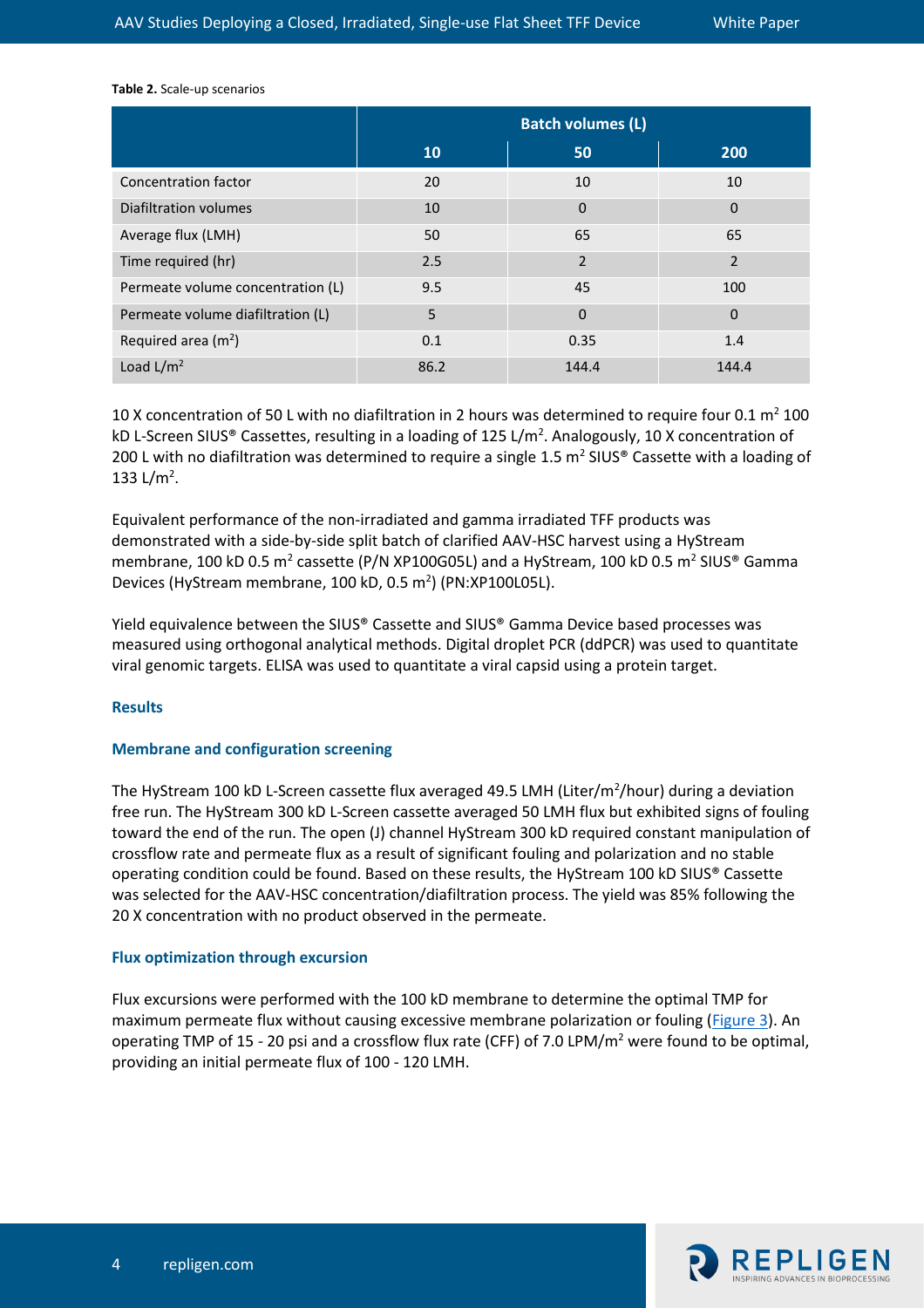

<span id="page-4-0"></span>**Figure 3.** Flux excursions curves determined the optimal TMP and CFF conditions.

## **Concentration and diafiltration scale-up**

As a 10X scale-up from 1L confirmation experiment, 10 L of AAV-HSC starting material was concentrated 20 X - 0.5 L followed by a 10 DV constant volume buffer exchange. During the 20X concentration from 1.0 x  $10^{10}$  vg/mL to 2.0 x  $10^{11}$  vg/mL, flux started at approximately 90 LMH and decreased to 40 LMH as the concentration factor approached 10 - 20 [\(Figure 4\)](#page-4-1). The expected decreasing flux trend stems from the increasing viscosity and/or increasing density of the polarization layer with increasing concentration. Trendline extrapolation of the plot of flux versus concentration provides the theoretical value of  $C_G$ , the gel layer constant.  $C_G$  enables calculation of the concentration at which to perform a diafiltration buffer exchange  $(C_{DV})$ , which balances process time and expended buffer volume.

$$
C_{DV} = C_G/e
$$
  
=  $C_G/2.72$ 



<span id="page-4-1"></span>**Figure 4**. Plot of concentration versus flux during a 20 X concentration of 10 L - 0.5 L using a 0.1 m<sup>2</sup> TangenX® SIUS® Cassette.

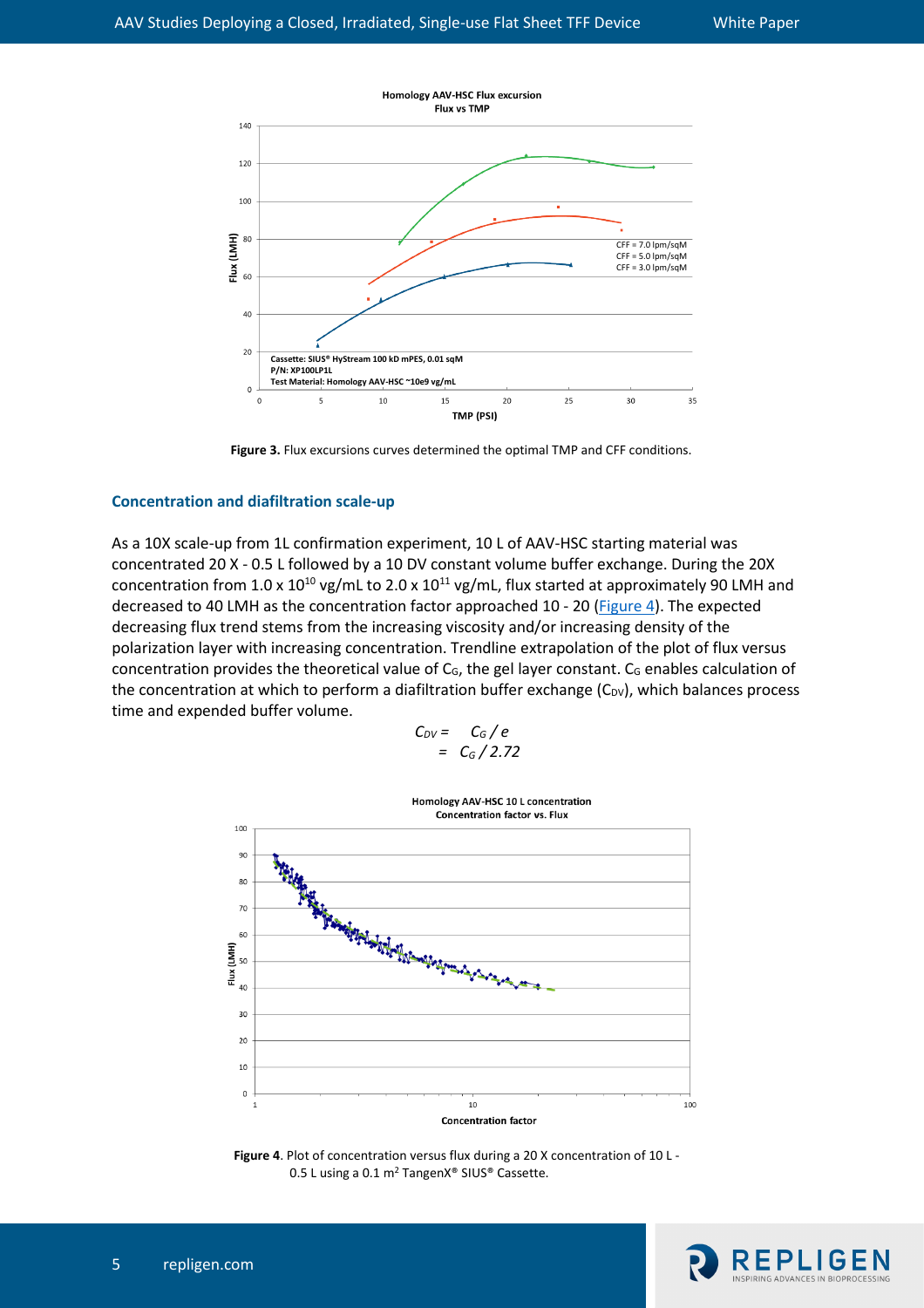Using the extrapolated trendline from the plot of flux versus concentration factor grow,  $C_{DV}$  was determined to be significantly greater than 100X, indicating that diafiltration can be performed after completion of the 20X concentration step. Plotting flux vs. time for both the concentration and diafiltration steps enables a visual analysis of flux over the entire unit operation [\(Figure 5\)](#page-5-0). Flux at the end of the concentration step reached 40 LMH and then slightly increased to 50 LMH at the onset of diafiltration. Flux then decreased slowly over the course of diafiltration, returning to 40 LMH at the end of the process. Gaps in the plot of flux vs concentration indicate sampling from the product reservoir for off-line analysis. The complete process resulted in an average process flux of 50 LMH with completion in 2.2 hours.

To demonstrate stability and control during the concentration and diafiltration processes, TMP and feed channel pressure drop were monitored throughout the course of the process [\(Figure 6\)](#page-6-0). Feed channel pressure drop measures resistance to flow through the cassette. TMP drives flow through the membrane and retained mass to the surface of the membrane. Both TMP and the pressure drop, remained fairly constant throughout the entire process.



<span id="page-5-0"></span>**Figure 5**. Flux tails from 90 - 40 LMH during concentration and then remains steady at 50 LMH during diafiltration. Gaps in recording indicate sampling from the product reservoir for off-line analysis.

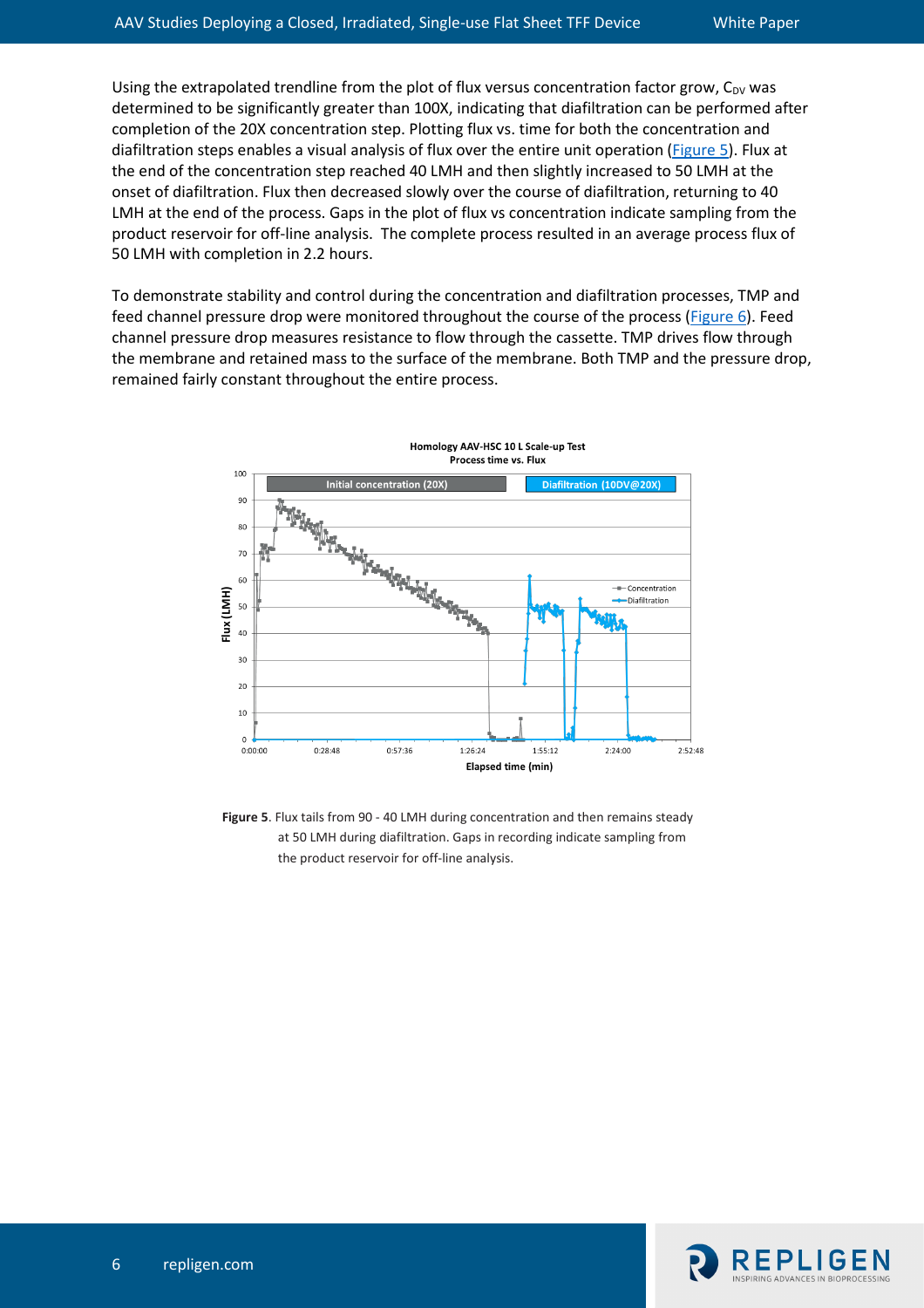

<span id="page-6-0"></span>**Figure 6.** Plot of TMP versus elapsed time indicates robustness towards fouling.

## **Equivalence of non-irradiated and Gamma-irradiated TFF devices**

Both the non-irradiated SIUS® Cassette and the irradiated SIUS® Gamma Device successfully completed a 50X concentration of 70 L with equivalent performance. Both processes concentrated 70 L of clarified AAV-HSC product 50 X to 1.5 L at constant TMP (10  $\pm$  2 psi) and CFF (7.0 L/min/m<sup>2</sup>) [\(Figure 7\)](#page-6-1). With equivalent values and trends for flux, TMP, and C<sub>G</sub>, no adjustment of operating conditions was required to transfer the concentration process from the non-irradiated SIUS® Cassette to the irradiated SIUS® Gamma Device.



<span id="page-6-1"></span>**Figure 7.** 50 X concentration of non-irradiated TangenX® SIUS® Cassette and the irradiated TangenX® SIUS® Gamma Devices.

Recovery values for viral genomes and total capsids with the SIUS® Cassette reached 75% and 88% respectively [\(Figure 8\)](#page-7-0). Recovery values for viral genomes and total capsids with the SIUS® Gamma Cassette were highly comparable with values of 78% and > 100% respectively.

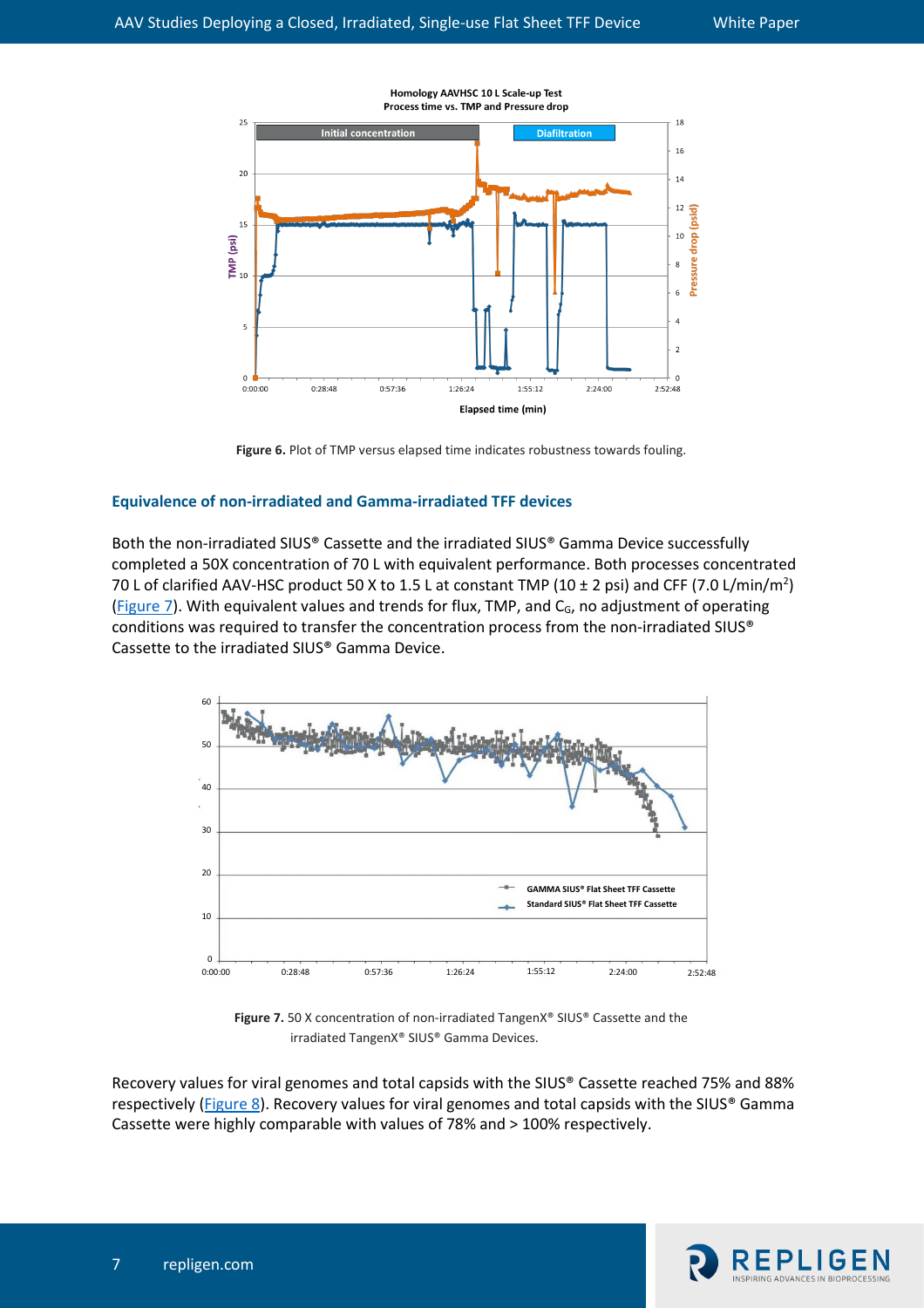

AAV-HSC Recovery compatibility: SIUS® Gamma vs Standard SIUS®

<span id="page-7-0"></span>**Figure 8.** Comparison of recovery during concentration using a SIUS® Cassette and SIUS® Gamma Device.

## **Discussion and conclusions**

Ultrafiltration/diafiltration represents a key unit operation during the manufacturing of AAV particles, such as AAV-HSC, that may be optimized for productivity gains using new technologies. This study evaluates the closed SIUS® Gamma Device, motivated by the potential of accessing the established SIUS® single-use membrane efficiency gains in a format that also mitigates risk to the product, environment and operator. The scope of the study included 100 kD and 300 kD screening studies for membrane MWCO selection, flux excursion experiments for process optimization and scale-up from 0.1 L - 70 L.

Screening the 100 kD L-Screen, 300 kD L-Screen and 300 kD J-Screen HyStream configurations indicated that the 100 kD L-Screen device was the most appropriate, producing an average, constant flux of 50 LMH with negligible fouling.

Excursion experiments determined optimal conditions of 15 - 20 psi TMP and 7.0 LPM/m<sup>2</sup> CFF that would deliver 100 - 120 LMH with minimal generation of a gel layer. Scale-up of these conditions to 10 L with a 0.1  $m<sup>2</sup>$  filter was accomplished in a straightforward manner with maintenance of the 40 -50 LMH and robustness towards membrane fouling.

With successful scale-up of concentration and diafiltration to 10 L using the SIUS® Cassette, a 20X concentration from 70 L - 1.5 L was repeated to directly compare the SIUS® Cassette and SIUS® Gamma Device. Flux, TMP and time, and recovery were found to be equivalent, indicating irradiation does not affect membrane performance. The ddPCR method, which quantitates viral genomic copies, agreed very closely between SIUS® Cassette and SIUS® Gamma Device with results between 75 - 80%. The ELISA method, which quantitates viral coat protein concentration, showed more variance, but still held values greater than 75% for both SIUS® formats. ELISA methods frequently have larger variance, especially with large and more complex analytes, such as viruses, and therefore the conclusion was made that yield for the SIUS® Cassette and SIUS® Gamma Device runs were equivalent with values of approximately 75 - 85%.

Implementing closed systems can be challenging due to vendor restrictions. Some vendors require purchase of the complete flow path with purchase of the filtration cassette. Other vendors have developed proprietary connectors, which may function well, but can complicate execution if a